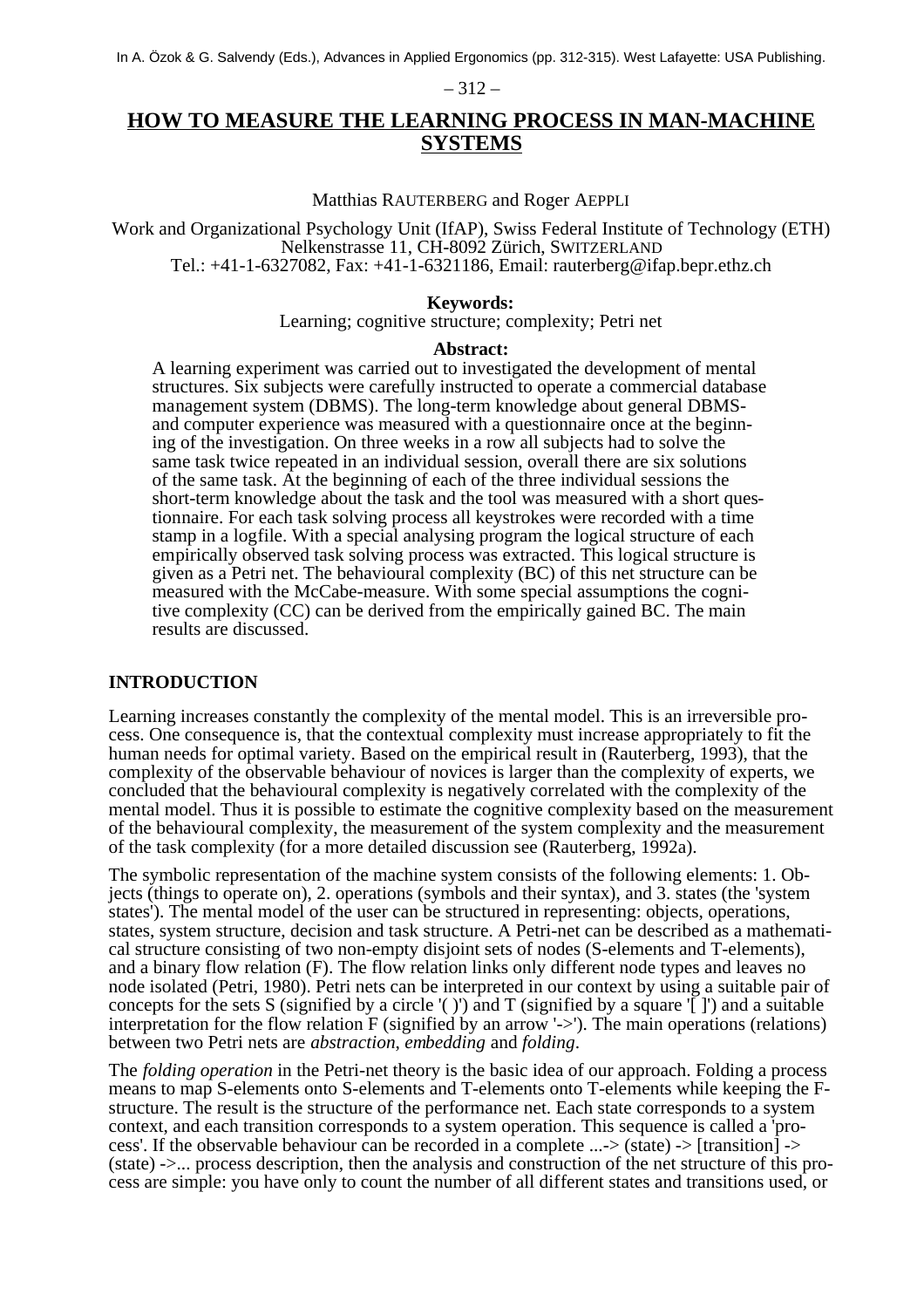to mark on a list the frequencies of each state and transition used in the process. The aim of the 'folding' operation is to reduce the elements of an observed empirical interaction process to the minimum number of states and transitions, with the reduced number of elements being the 'logical decision structure'. Folding an interactive process extracts the embedded net structure and neglects the information of the amount of repetition and of the sequential order ('time structure').

To measure complexity we use the C<sub>cycle</sub> metrics of McCabe (1976). With C<sub>cycle</sub> we have a useful quantitative metric to measure complexity. We are discussing the advantages and disadvantages of four different quantitative metrics in the context of an empirical investigation elsewhere (see Rauterberg, 1992a). The complexity measured with C<sub>cycle</sub> is defined by the difference of the total number of connections (T: transition) and the total number of states (S: state). The parameter P is a constant to correct the result of Formula 1 in the case of a sequence  $(T - S = -1)$ ; the value of P in our context is 1.  $C_{cycle} = T - S + P$  with  $T \ge (S-1)$ . But, what could  $C_{cycle}$  mean? McCabe interprets Ccycle as the *number of linear independent paths* through the net. Other interpretations of Ccycle are *number of holes* in a net or *number of alternative decisions* carried out by the users.

We call the complexity of the observable behaviour the 'behavioural complexity (BC)'. This behavioural complexity can be estimated by analysing the recorded concrete task solving process, which leads to an appropriate task solving solution. The complexity of a given tool (e.g. an interactive system) we call 'system complexity (SC)'. The last parameter we need is an estimation of the 'task complexity (TC)'. The necessary task solving knowledge for a given task is constant. This knowledge embedded in the cognitive structure (CC) can be observed and measured with BC. If the cognitive structure is too simple, then the concrete task solving process must be filled up with a lot of heuristics or trial and error strategies. Learning how to solve a specific task with a given system means that BC decreases (to a minimum  $= TC$ ) and CC increases (to a maximum  $=$  SC). We assume, that the difference (BC–TC) is equal to the difference (SC–CC).

To solve a task, a person needs knowledge about the dialogue structure of the interactive software (measured by SC) and about the task structure (measured by TC). SC is an upper limit for TC (SC≥TC); this means, that the system structure constrains the complexity of the observable task solving space. Now we can state with the constraints ( $BC \geq TC$ ) and ( $SC \geq CC$ ), that:  $BC - TC$  $=$  SC – CC. To get CC we transform in: CC = SC + TC – BC. The parameters SC and TC can be estimated either in a theoretical or in an empirical way. The parameter SC is given by the concrete system structure, so we have to apply a given complexity measure to this system structure (theoretical way). The empirical way to estimate SC is to take the *maximum* of all observed BCs per task. To calculate TC, all a priori descriptions of task structures are usable (theoretical way). If we have empirical data of different task solving processes of different persons, then we can estimate TC using the *minimum* per task of all observed BCs. Given a sample of different complete task solving processes, the best approximation for TC seems to be the minimal solution regarding a specific complexity measurement. One plausible consequence of this assumption is that CC is equal to SC in the case of 'best solution' (TC= BC).

## **A LEARNING EXPERIMENT**

## **Method**

Subjects. Six users (6 men; average age of  $25 \pm 3$  years) had to solve one task in two different versions on three weeks in a row with exactly seven days between each of the three task solving sessions.

Tasks. The dialog system of a commercial database management system (DBMS) with a character-oriented user-interface (CUI) and a hierarchical menu structure was the test system (for a detailed description see Rauterberg, 1992b). To solve the task, a list must be generated with four different data fields that have to be interactively selected. One data field must be calculated with a set of predefined calculation instructions stored in a disk-file. This list must be outputted to the screen and to the printer. The difference between task-1 and task-1' was only on the formulation level of the instruction, but on the structural level all six tasks were identically.

Procedure. The duration of the actual task solving session was about 15 minutes. At the first session each user had to fill out a questionnaire about his/her general computer experiences and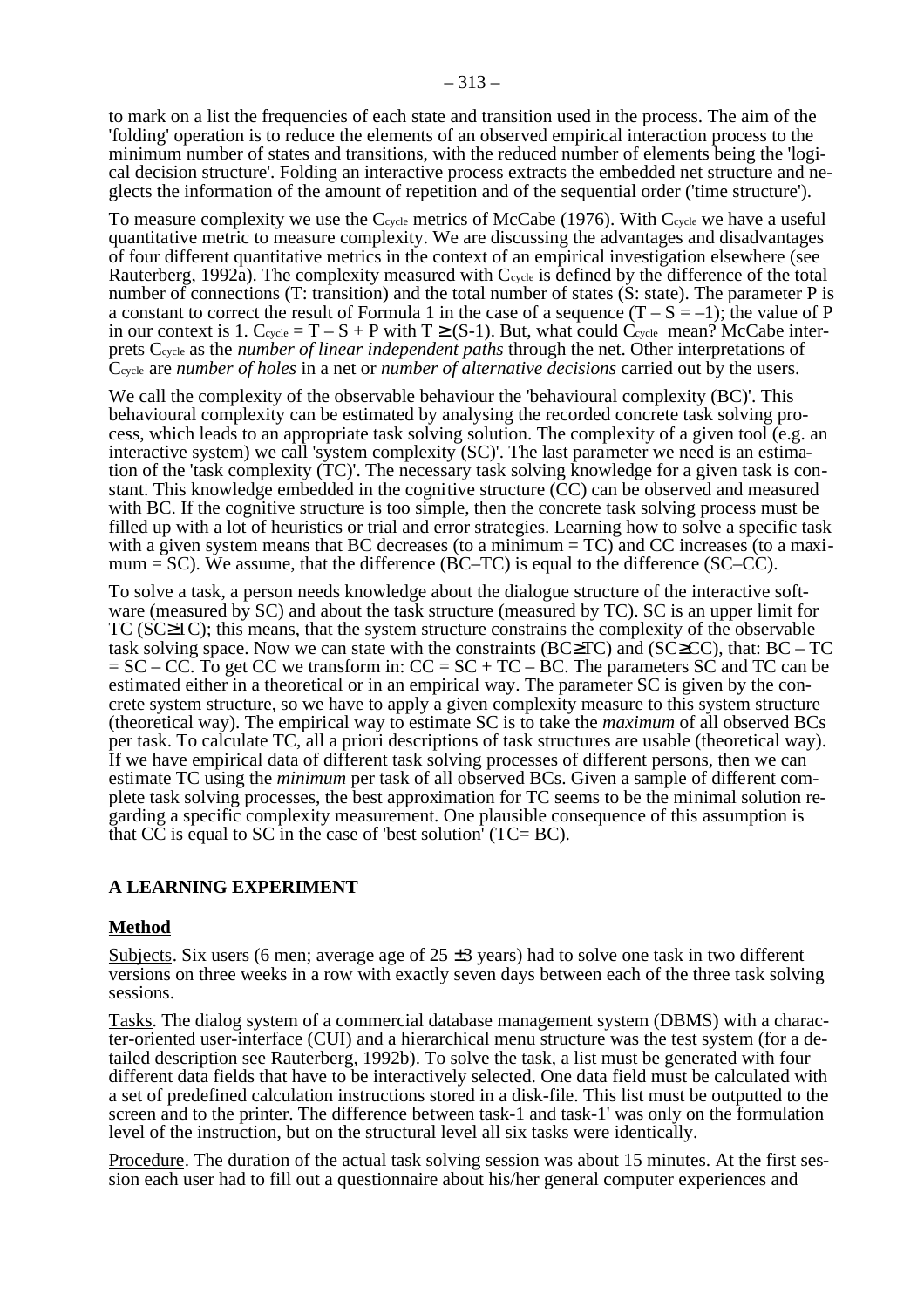his/her specific experiences with DBMS's and CUI's. Each user was carefully instructed to operate the DBMS, especially to solve the test task  $(23 \pm 4 \text{ min of instruction time})$ . At the beginning of each task solving session a short questionnaire about the correct task solving process must be answered. During the task solving session each keystroke with a time stamp was recorded in a logfile. Each user needed  $68 \pm 12$  minutes for the whole experiment (each session was carried out as follows: two similar tasks, non speed condition, individual sessions, session no. = week no.).

Measures. We measured three different aspects: (1) once the general experience with computer and DBMS (the long-term knowledge), (2) three times the actual knowledge about the task and the tool (the short-term knowledge per week), and (3) six times the task solving time and BC (performance measures per task).

Long-term knowledge. The questionnaire to measure the general computer and DBMS experience consists of twelve single questions. For each question the user has to estimate the number of hours spending on the asked topic in his/her life.

Short-term knowledge. The questionnaire to measure the actual knowledge about the task-tool mapping consists of three lists with 24 DBMS-functions. The user has to solve three sub-tasks by numbering all appropriate functions in the correct sequential order. The correspondence of the answered sequence with the correct solution was calculated with a *similarity ratio* (range 0…1; see Rauterberg, 1995).

Complexity. Based on the logfiles we could measure BC with our analysing tool AMME (cf. Rauterberg, 1993). To estimate CC we have to determine SC and TC. SC can be estimated as the maximum of all observed BC's (e.g.,  $SC = 28$ ). TC can be estimated as the minimum of all observed BC's (e.g.,  $TC = 22$ ; see Figure 1).

## **Results**

Long-term knowledge. On average 2698 ±2534 hrs of general experience with computer technology was measured (including  $274 \pm 601$  hrs of DBMS experience, and  $1693 \pm 2112$  hrs CUI experience). The product moment correlation between DBMS experience and general experience is  $r = .43$  ( $p \le 0.42$ , N=6), and between CUI experience and general experience is  $r = .85$  ( $p \le 0.03$ ,  $N=6$ ).

Short-term knowledge. The similarity ratio as a measure of the actual knowledge about the tasktool mapping ('task tool knowledge') was neither significantly different between the three weeks  $(\text{mean}_{\text{week-1}} = 0.89 \pm 0.13, \text{ mean}_{\text{week-2}} = 0.84 \pm 0.16, \text{ mean}_{\text{week-3}} = 0.82 \pm 0.22, F(2,15) = 0.39, p \le 685),$ nor between the three sub-tasks (meansubtask-A =  $0.85 \pm 0.16$ , meansubtask-B =  $0.80 \pm 0.18$ , meansubtask-C = 0.90  $\pm$ 0.17, F(1,30) = 2.40, p $\leq$ .108). No significant interaction term exists (F(4,30) = 0.35, p≤.840).

Task solving time.The difference of the task solving time between task-1 and task-1' is significant (meantask-1= 9.5 ±3.8 min, meantask-1= 5.2 ±0.9 min,  $F(1,10) = 15.3$ , p $\leq$ .003. There is also a significant difference of the task solving time between the three weeks (meanweek-1=  $8.6 \pm 4.7 \text{ min}$ , meanweek-2= 7.2 ± 2.9 min, meanweek-3=  $6.\overline{3}$  ± 2.0 min, F(2,20) = 3.6, p ≤ 0.45). The interaction term is nearly significant (F(2,20) = 3.2,  $p\leq 0.061$ ). The decline of the task solving time for task-1 over the three weeks corresponds to the well-known learning curve. But the nearly significant interaction term can be interpreted as if all users learned the correct solution already for task-1' in the first session.

Behavioural complexity BC. The difference of BC between task-1 and task-1' is significant (meantask-1= 24.3 ±1.7, meantask-1'= 22.6 ±1.4, F(1,10) = 12.7, p \(005; see Figure 1). All other differences are not significant (see Figure 1). Except one, all users had already a BC of 23 in task-1' of the first session. This result corresponds with the result of the task solving time. All users reached their minimum of  $BC = 22$  in task-1' of the second session. It is important to note that from that moment the variance disappears.

Cognitive complexity CC. CC is exactly with  $r = -1.0$  negatively correlated with BC. Therefore, only the difference of CC between task-1 and task-1' is significant, too (meantask-1=  $25.7 \pm 1.7$ , meantask-1= 27.4 ±1.4,  $F(1,10) = 12.7$ , p $\leq$ .005). All other differences are not significant (see Figure 1). All users reached their maximum of  $CC = 28$  in task-1' of the second week.